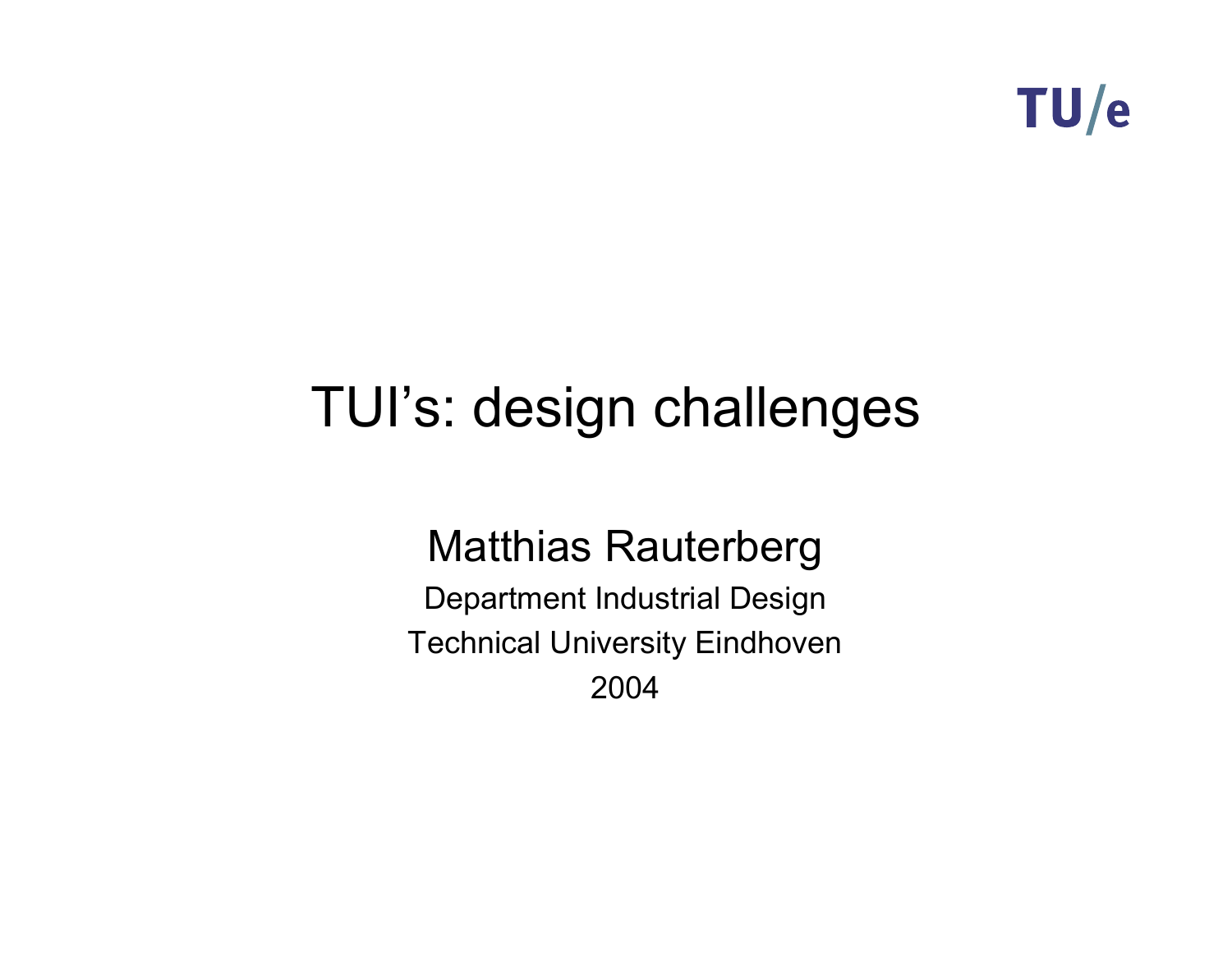

# Our Research Approach



Interactive systems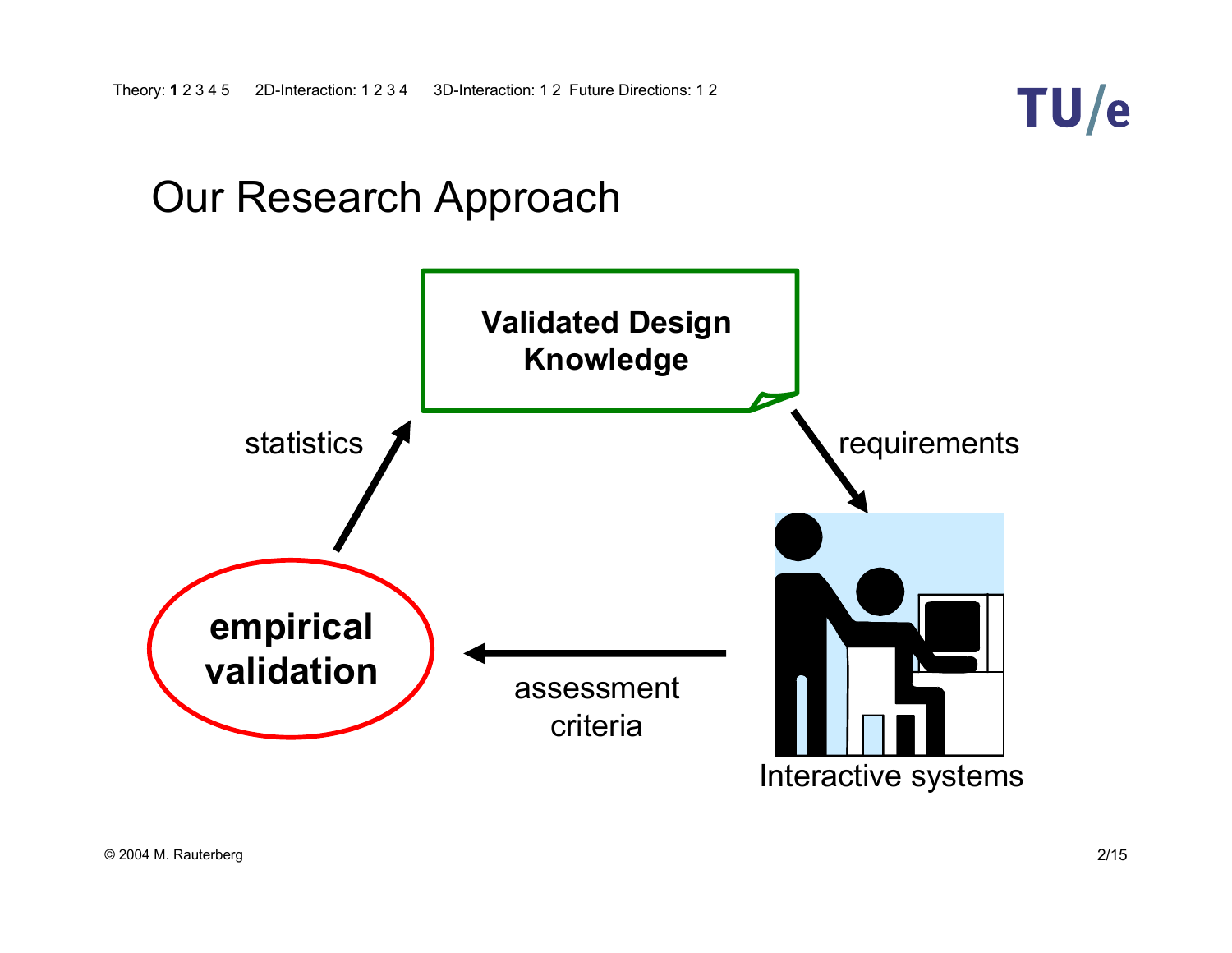

# Trends in Interactive System Technology



Mobile computing



Transport



Ambient rooms and Cooperative buildings



Fraunhofer

Institut Integrierte Publikationsund Informationssysteme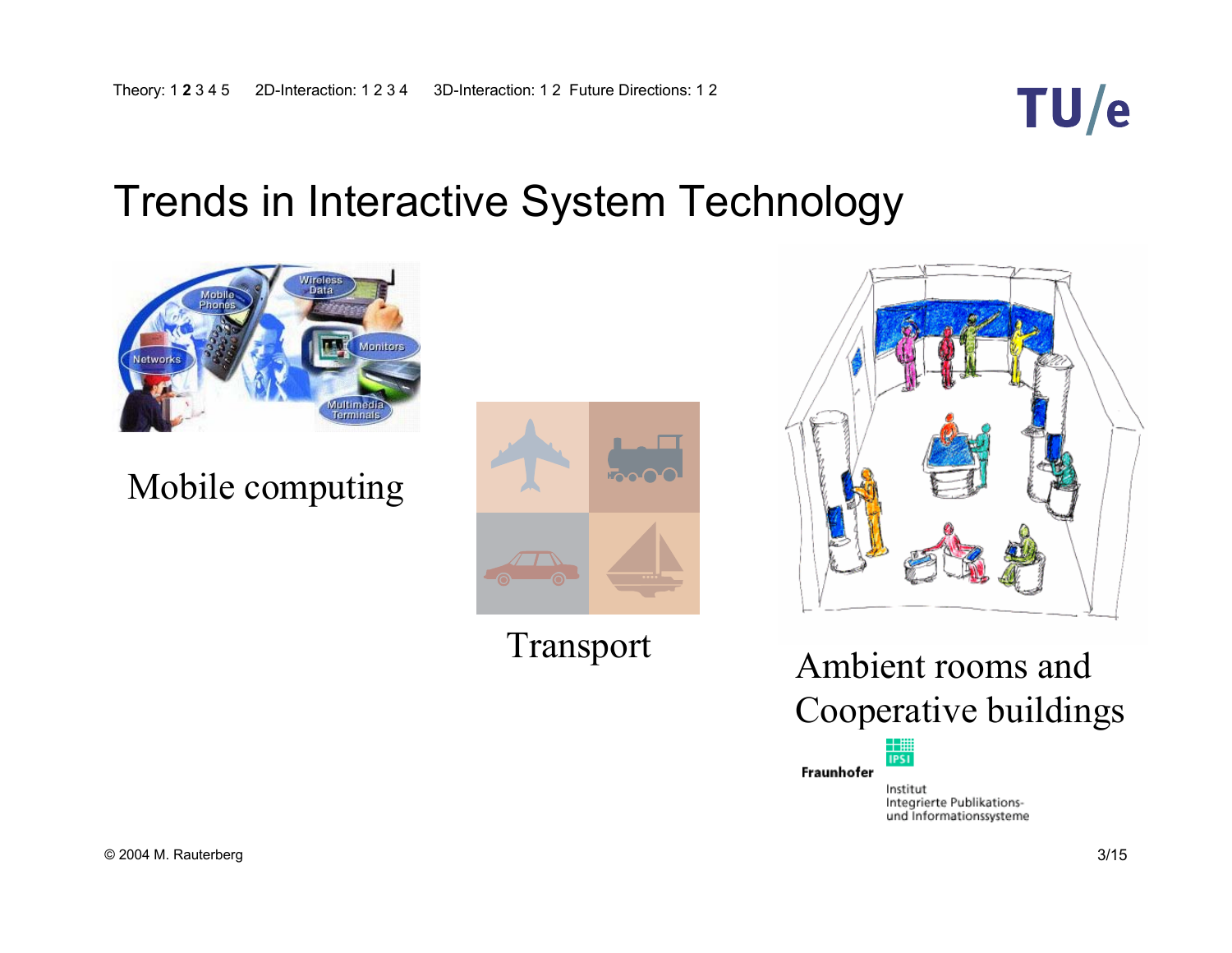

# Interaction Models

Ullmer & Ishii, 2000

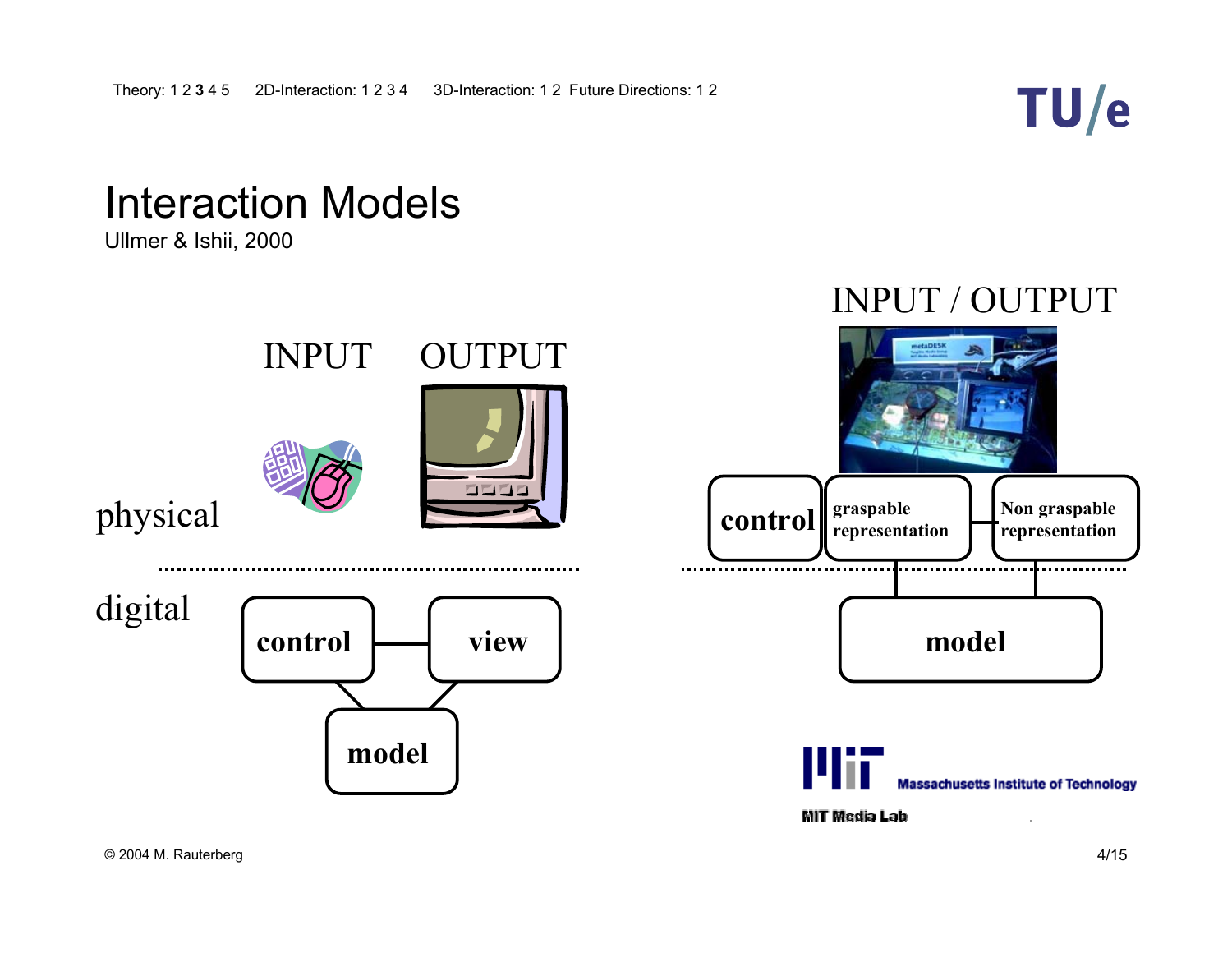

# Perception Space and Action Space



- Perception Space
	- The physical space where the user's attention is.
- Action Space
	- The physical space where the user acts in.
- • Design Principle:
	- perception space and action space must coincide! [δ=0]
	- "Interlacing the display and manipulation space" (Djajadiningrat, 1998, TU Delft)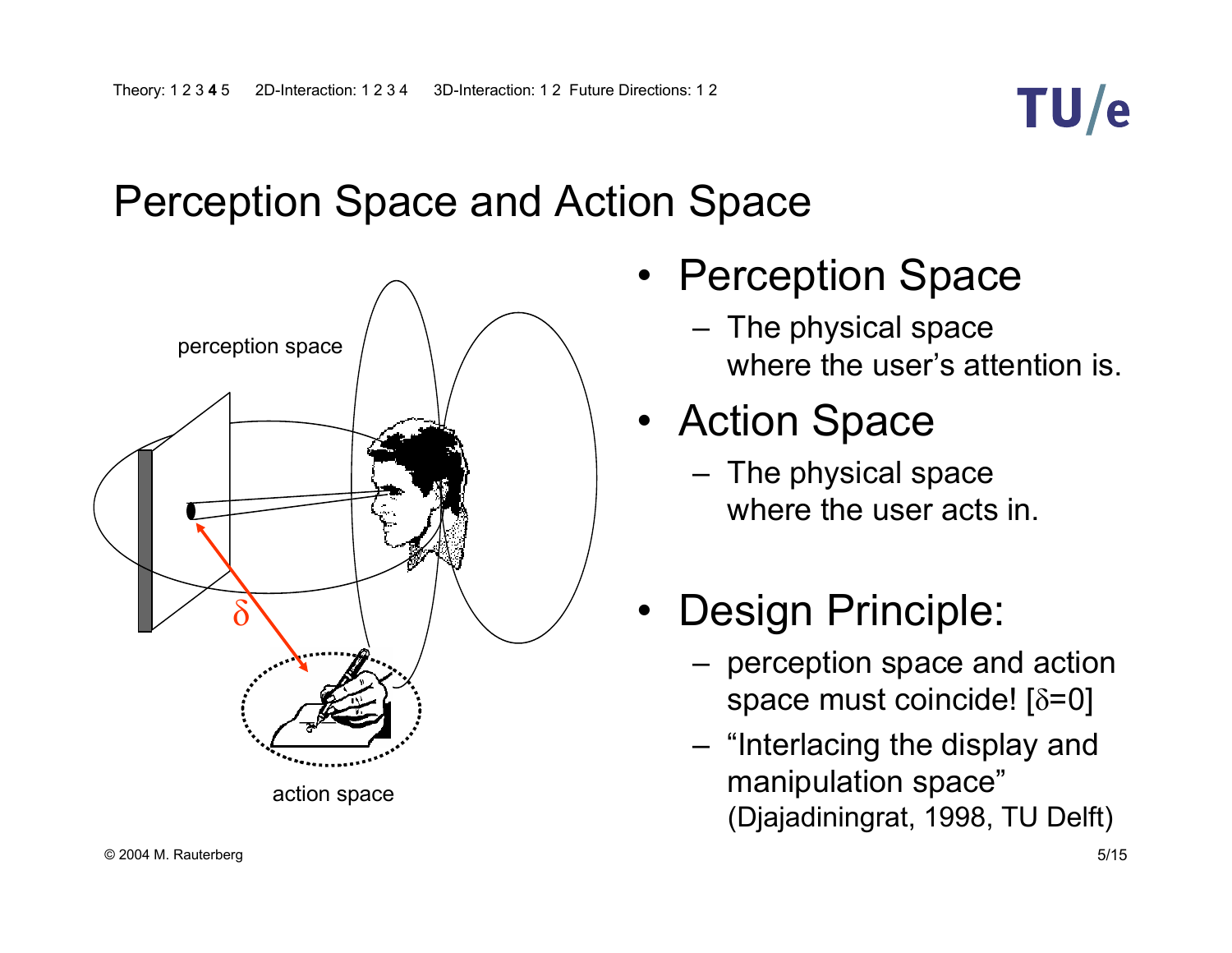

# Architecture of a Natural User Interface (NUI)



Tognazzini B: Tog on Software Design. (1996) Wellner P, Mackay W, Gold R: Computer-Augmented Environments: Back to the Real World. (1993) Fitzmaurice G, Ishii H, Buxton W: Bricks-Laying the Foundations for Graspable User Interfaces. (1995)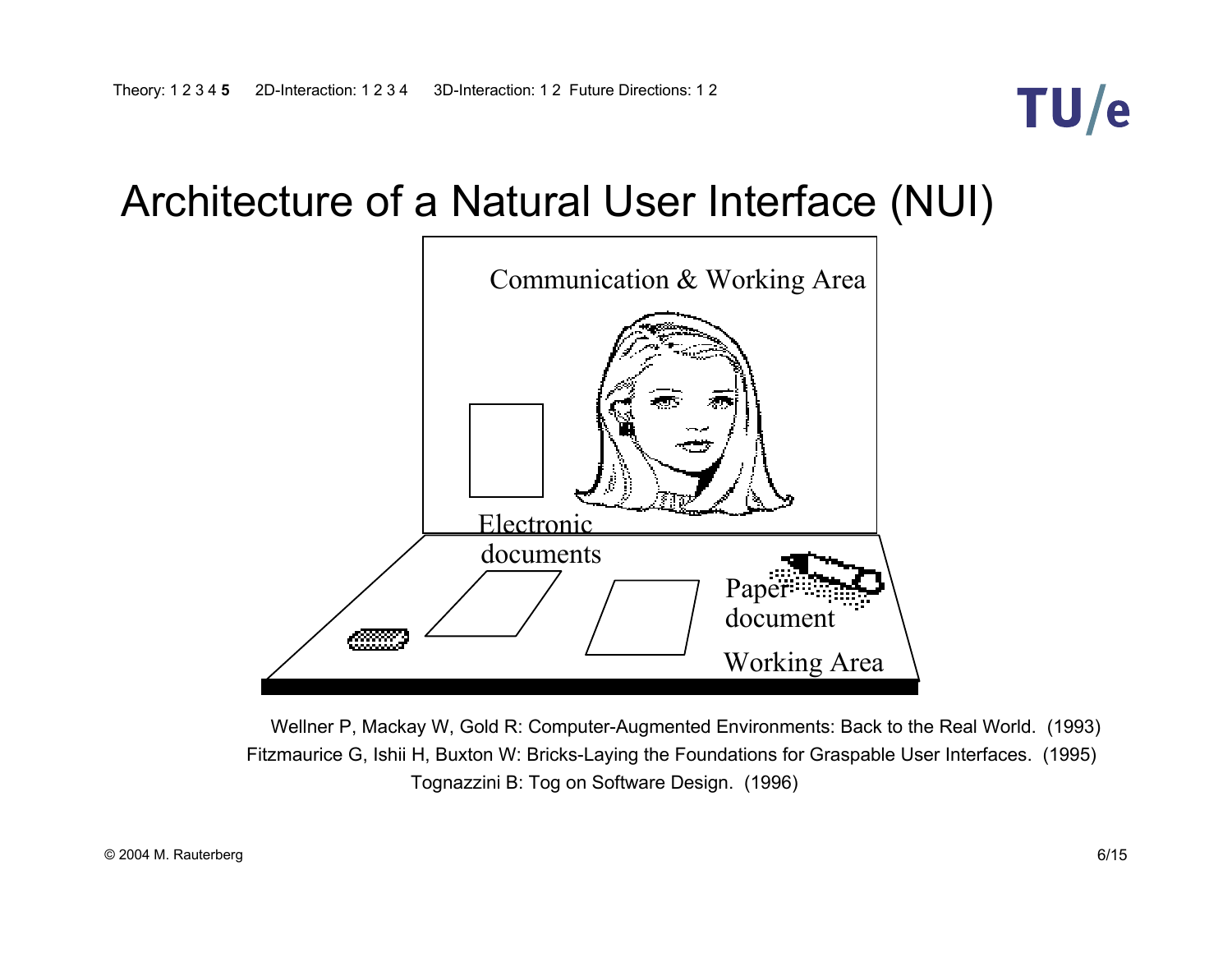# Tangible User Interfaces (TUI)…

# The Build-It System

M. Bichsel, M. Fjeld & M. Rauterberg 1997



2D interaction:





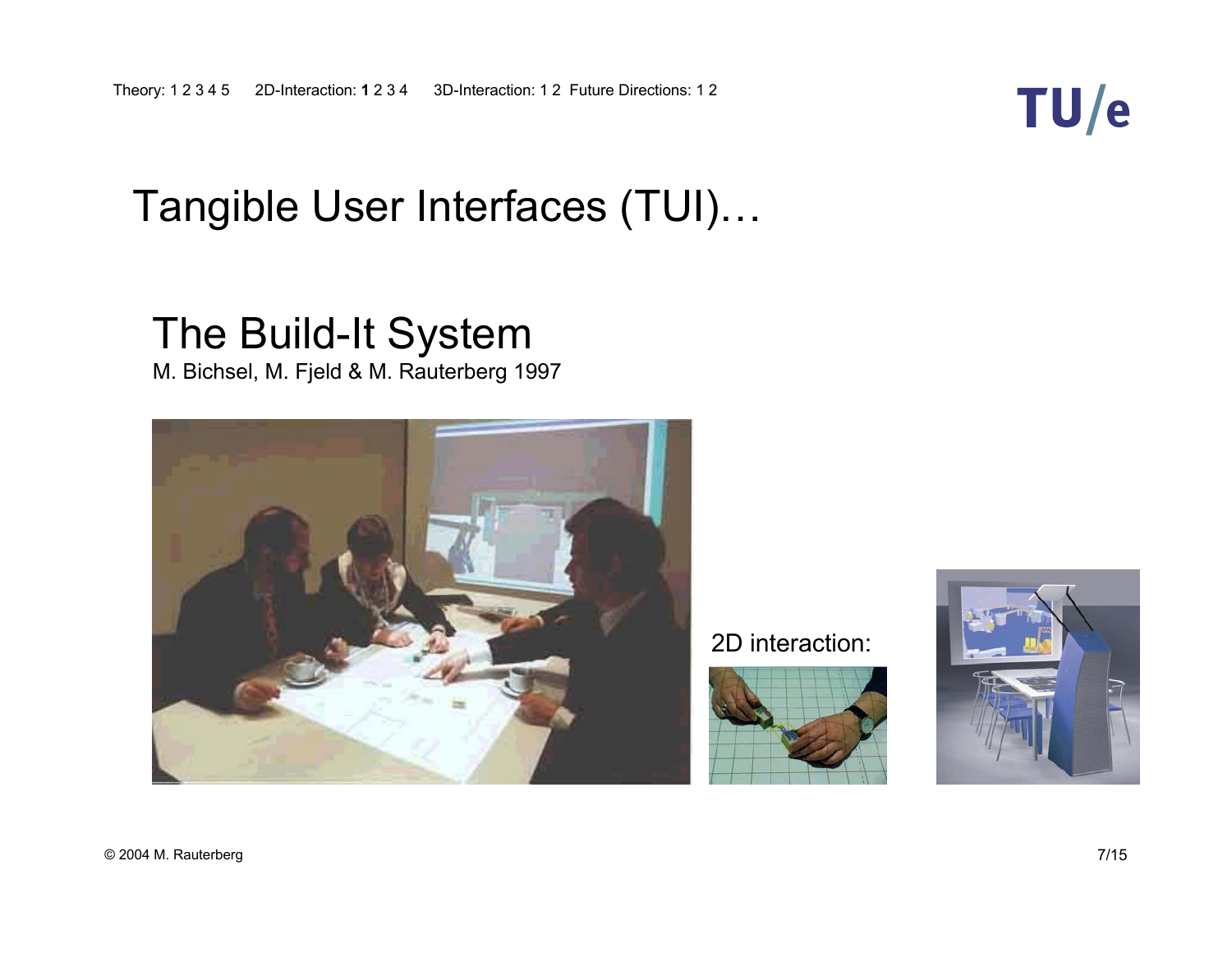

# Interaction Props: user study







#### Props design factors: form, size, material and metaphor:

•An experiment was carried out to explore different design strategies.

•Tasks were based on initial *planning* of an *interior architectur*e.

•Focus of the experiment was *subjective opinion* (n=12) about the bricks.

•The bricks were ranked by user performance *before* (first number) and *after* (second number) task solving activity.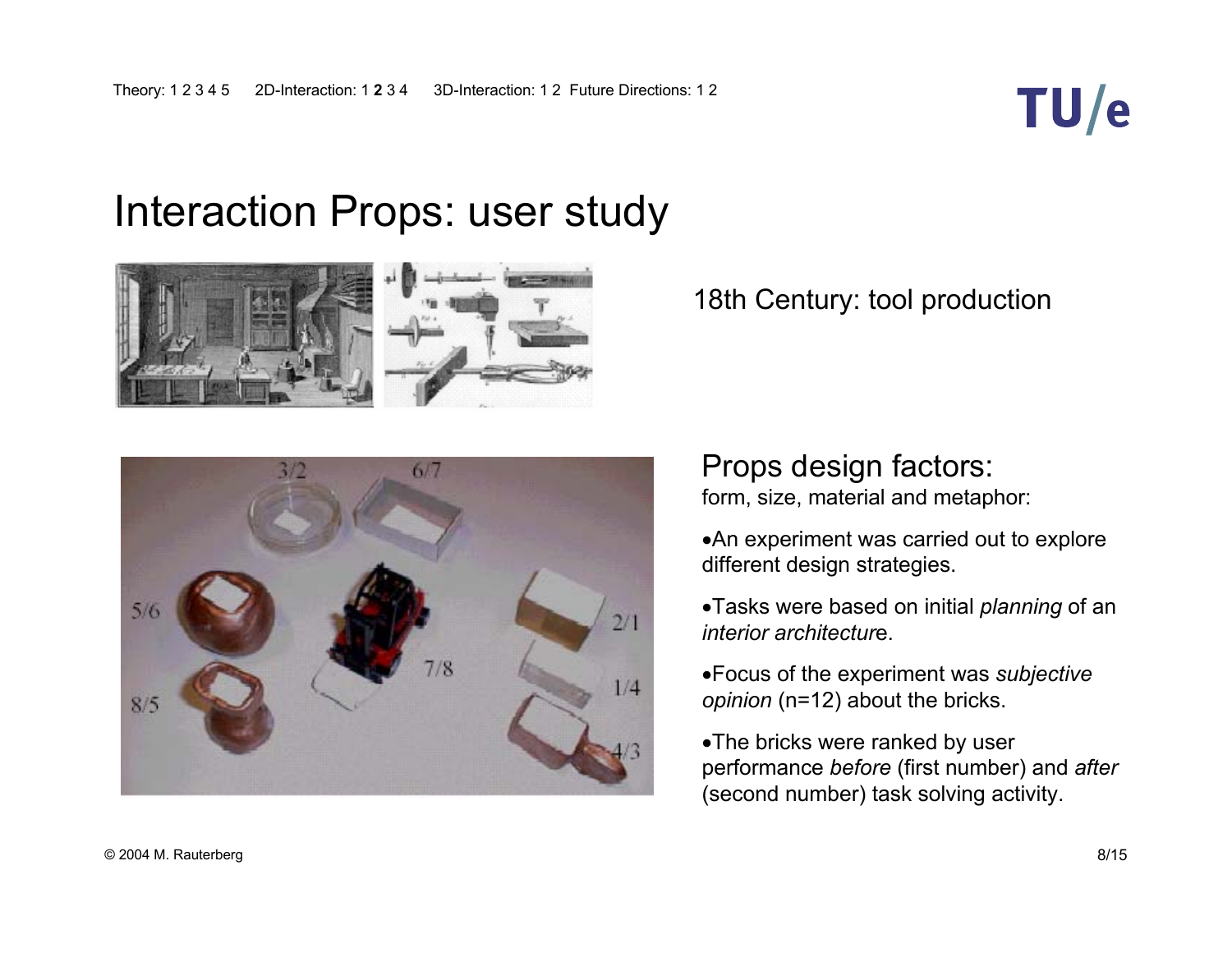

# The Build-It System: tangible props

2D



[design by Fred Voorhorst]

3.D





PhD Thesis (2001) from Morten Fjeld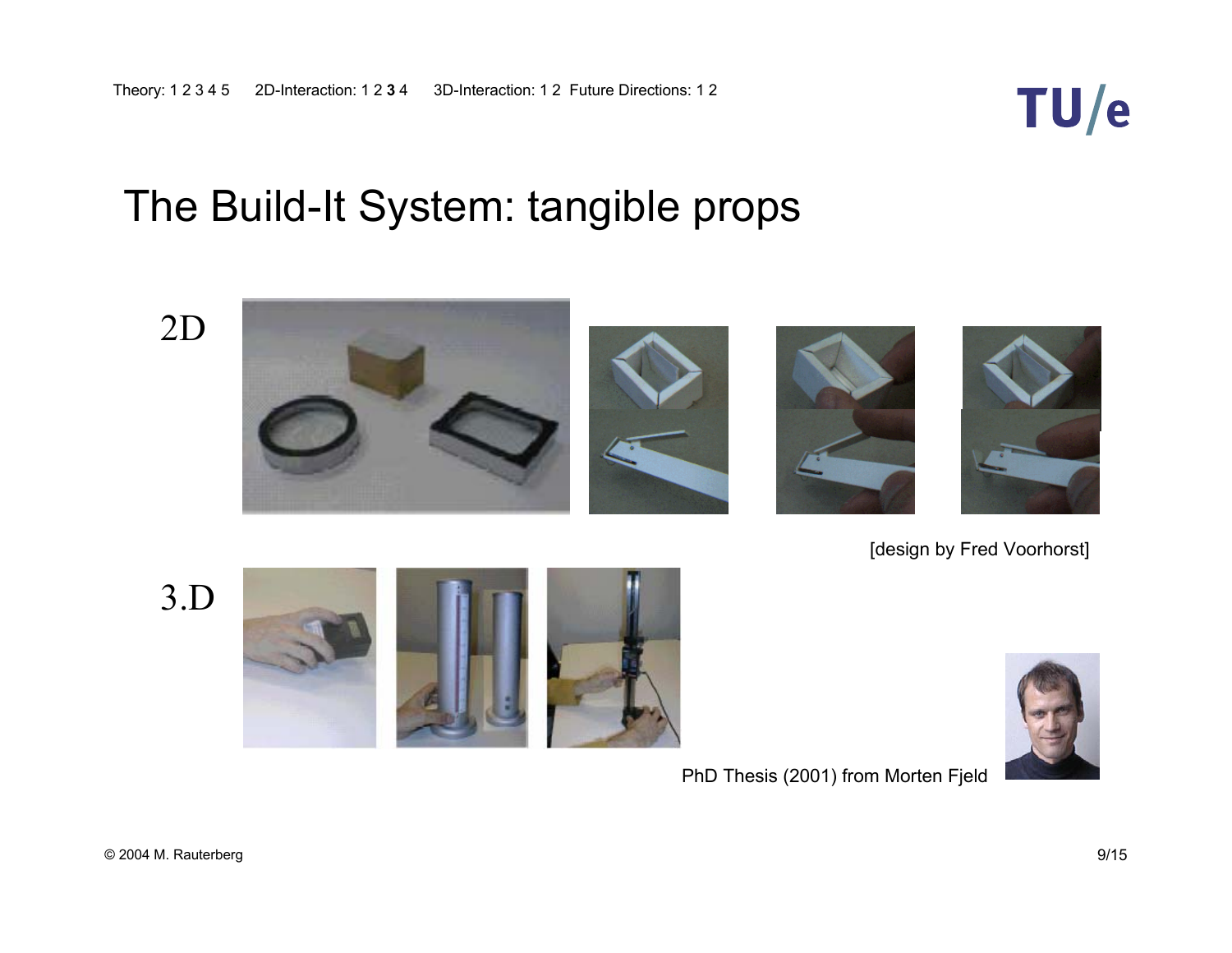# TU/e

# 2D Interaction Props











PhD Thesis (2003) from Dima Aliakseyeu

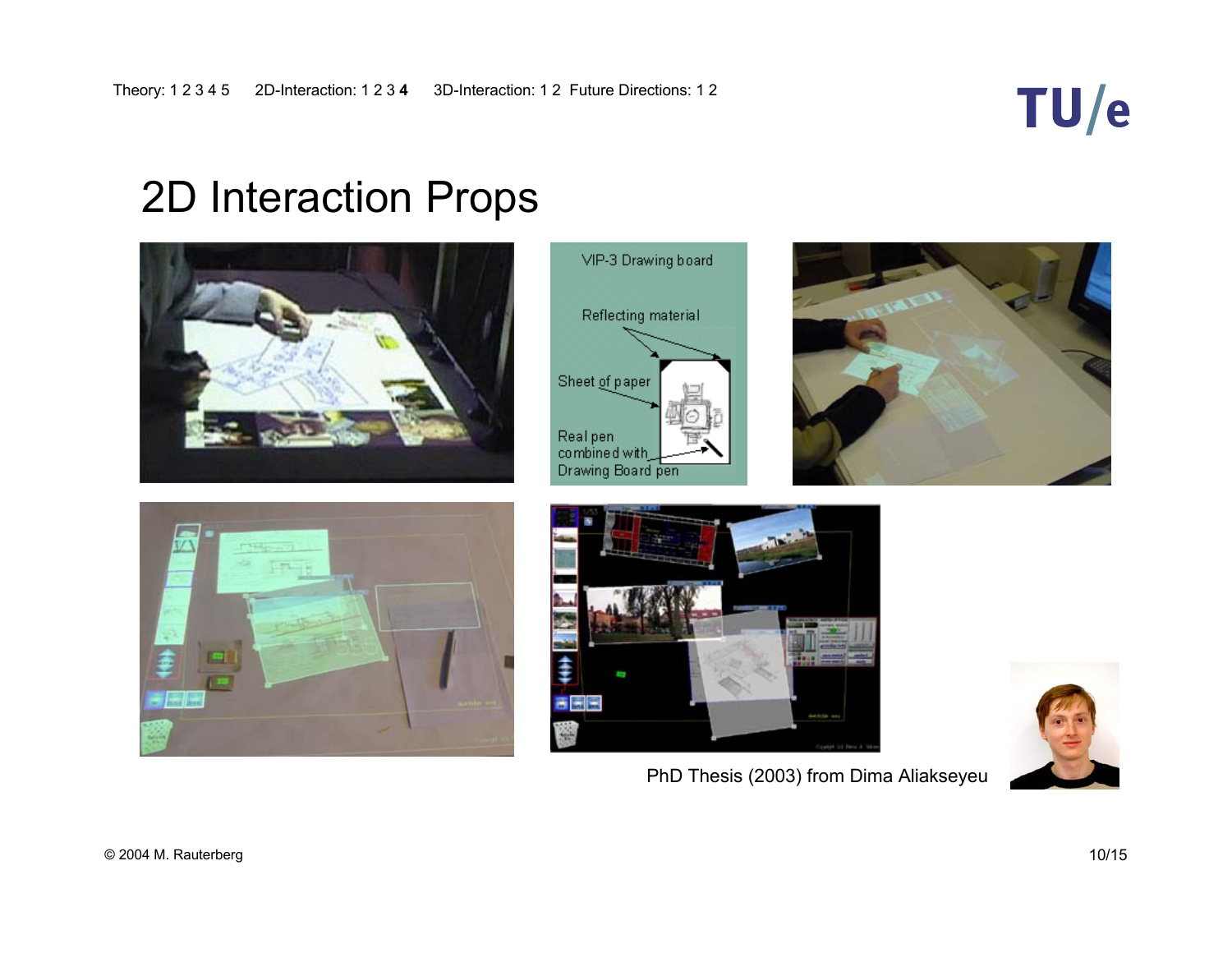

# 3D Interaction Props







**RISP**: Rigid Intersection Selection Prop



PhD Thesis (2004) from Sriram Subramanian

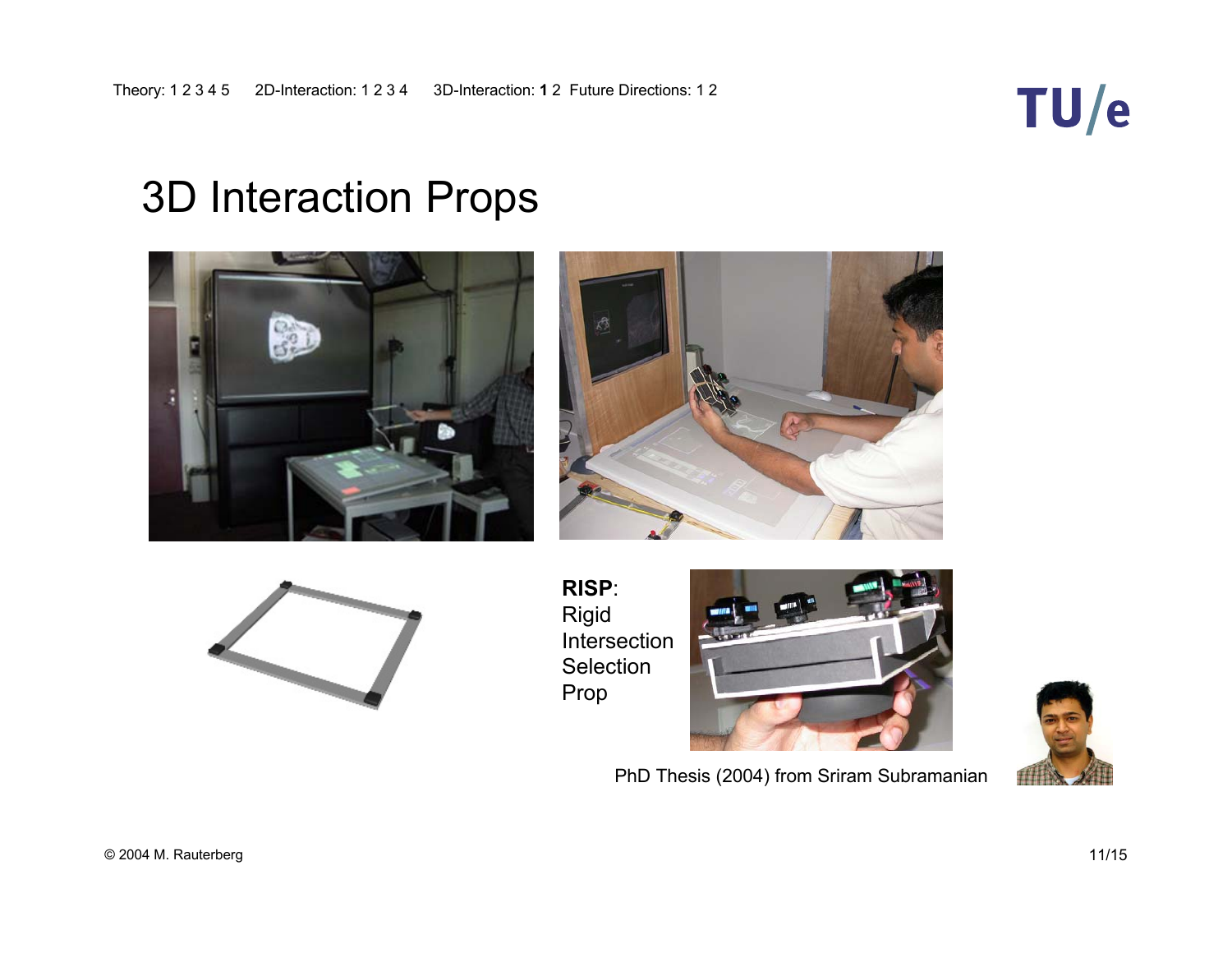

# Different Prop Designs…

**Ref**: Napier (1956) classified grips into 2 different categories **'precision grip'** and **'power grip'**.

### RISP := **R**igid **I**nter-**S**ection **P**rop







## RISP Power RISP Round

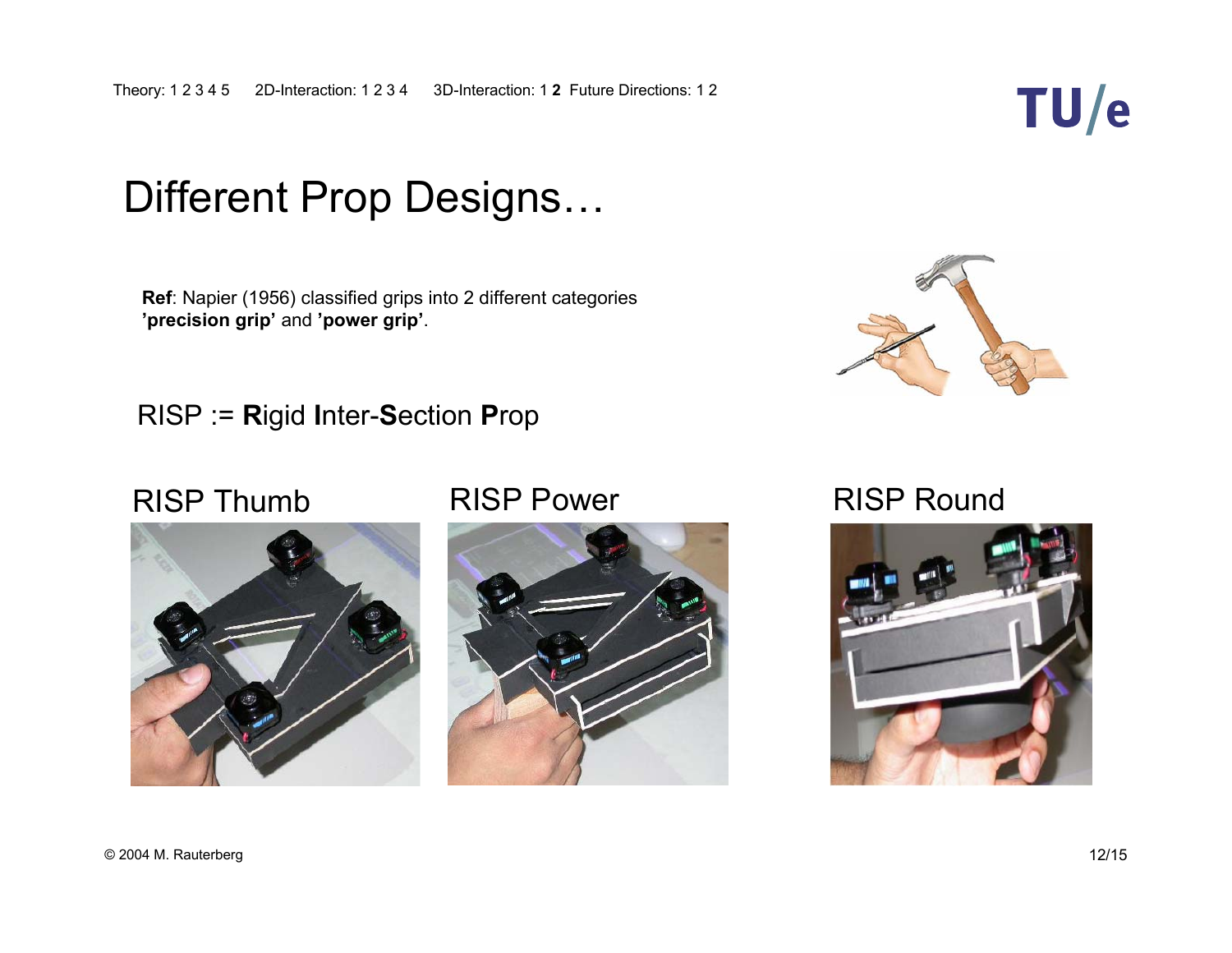

# The Next Steps

- full-duplex audio connection
- additional interaction techniques, e.g. speech, handwritten input
- more 2 and 3D interaction possibilities
- video conferencing functionality for distributed cooperation

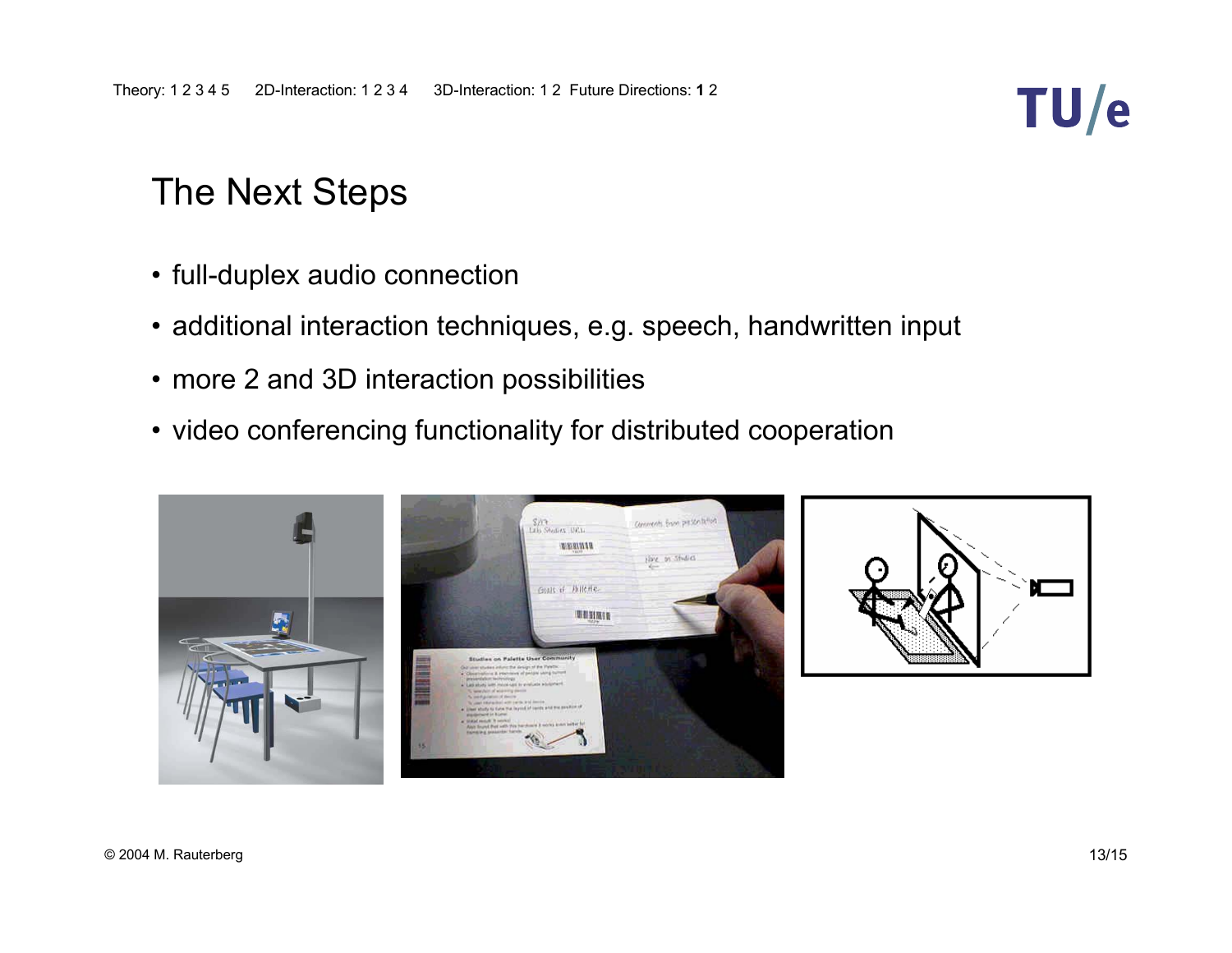

# Future Directions…

Further research questions:

- ? gaze/eye contact with remote partner
- ? variation of interface prop designs
- ? additional input technologies
- ? presence supported by full-duplex audio connection

And how to analyze human behavior in 2/3D space & time over a longer period?